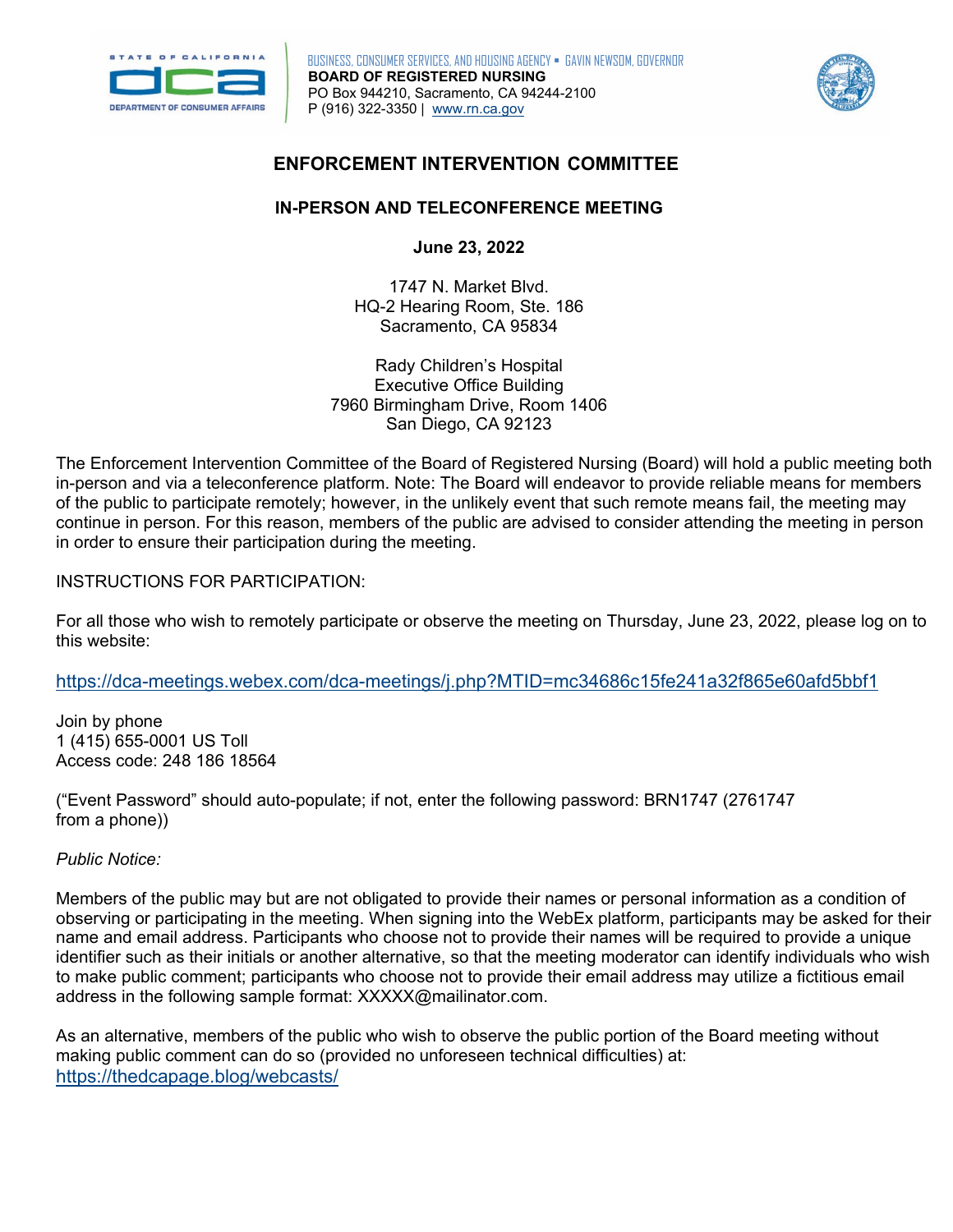Public comments will be limited to two minutes unless, in the discretion of the Board, circumstances require a shorter period; members of the public will not be permitted to "yield" their allotted time to other members of the public to make comments.

# **AGENDA**

 *Education/Licensing Committee meeting The Enforcement Intervention Committee meeting will begin following the conclusion of the* 

### *NOTE: ACTION MAY BE TAKEN ON ANY ITEM LISTED ON THIS AGENDA, INCLUDING INFORMATION ONLY ITEMS.*

- **9.0 Call to Order, Roll Call, and Establishment of a Quorum**
- **9.1 Public Comment for Items Not on the Agenda; Items for Future Agendas**

 place the matter on the agenda of a future meeting. (Gov. Code, §§ 11125 & 11125.7, **Note:** The Committee may not discuss or take action on any matter raised during the Public Comment section that is not included on this agenda, except to decide whether to subd. (a).)

- $\blacktriangleright$  March 24, 2022 **9.2 Review and Vote on Whether to Approve Previous Meeting Minutes:**
- **9.3 Information Only:** Enforcement and Investigation Update
- **9.4 Discussion and Possible Action Regarding Reappointment of Intervention Evaluation Committee Members**

| <b>Name</b>               | <b>IEC</b> | <b>IEC Location</b> | <b>Appointment Type</b> | <b>Term Expiration</b> |
|---------------------------|------------|---------------------|-------------------------|------------------------|
| Betty Jackson-Steward, RN | 9          | Ontario             | Appointment             | June 30, 2026          |
| Colleen Burks, RN         | 6          | Palm Springs        | Appointment             | June 30, 2026          |
| Mary Richards, RN         |            | San Jose            | Reappointment           | June 30, 2026          |

## **9.5 Adjournment**

#### **NOTICE:**

All times are approximate and subject to change. Items may be taken out of order to maintain a quorum, accommodate a speaker, or for convenience. The meeting may be canceled without notice. For verification of the meeting, call (916) 574-7600 or access the Board's Web Site at [http://www.rn.ca.gov.](http://www.rn.ca.gov/) Board members who are not members of this committee may attend meetings as observers only and may not participate or vote.